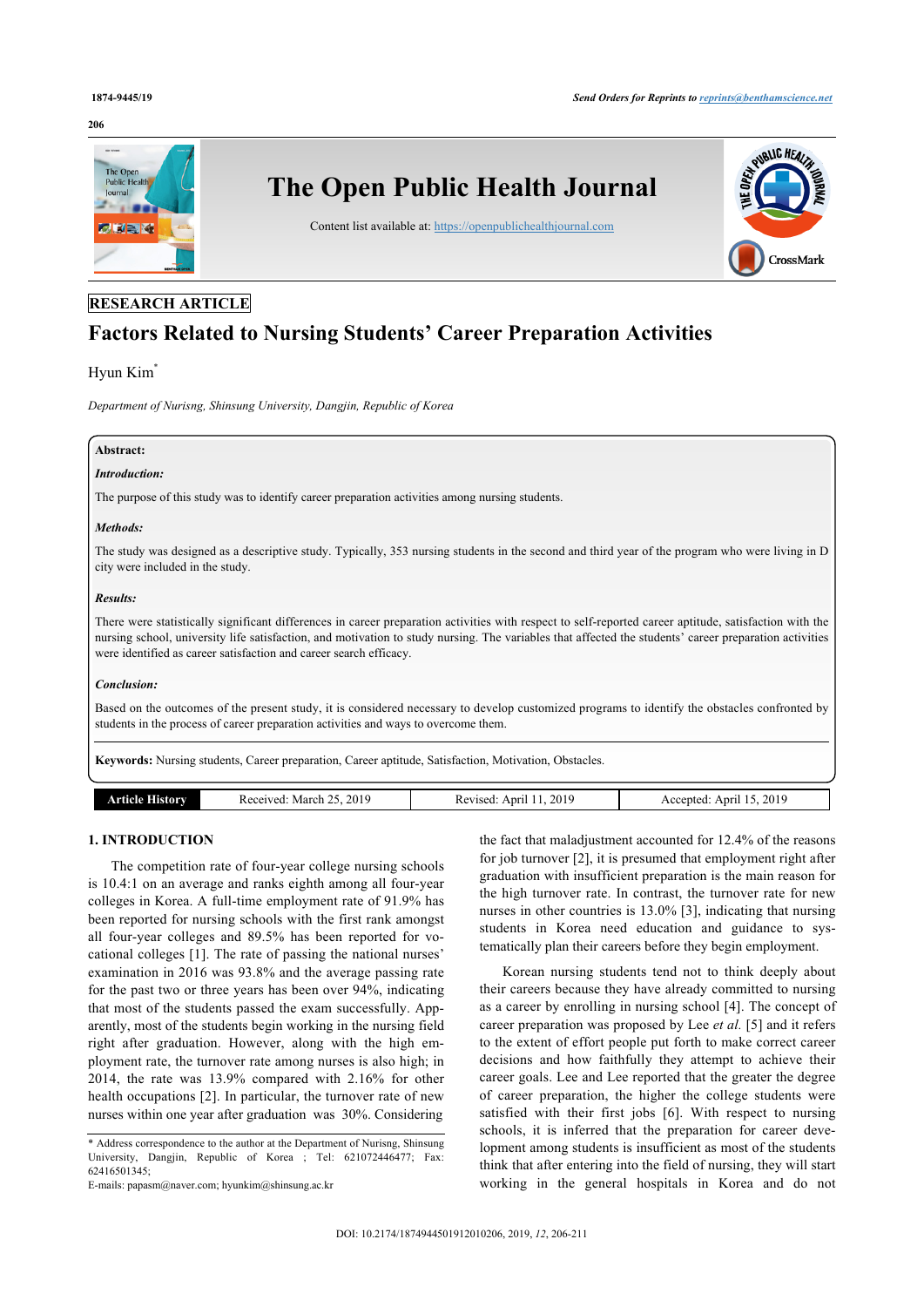concentrate on other career options. Only a few who wish to work overseas become active in career preparation compared with nursing students who want to work in Korea[[7\]](#page-4-6). A majority of students start working after graduation without sufficiently exploring career options, which result in less satisfaction with nursing work and higher turnover intentions [[8](#page-4-7), [9](#page-4-8)]. In addition, nursing professors deliver information on nursing employment from medical institutions such as hospitals rather than providing more systematic guidance on career and life [[8](#page-4-7), [10](#page-4-9)]. Currently, the nursing departments of Korean colleges are validating their education programs by introducing a certification system, and the Korean Accreditation Board of Nursing Education [[11](#page-4-10)], which is in charge of evaluating the certification system, also requires that career adaptation programs should be operated systematically.

As the high turnover rate of nurses has become a social issue, a number of related studies have been carried out. Researchers reported their findings on major aspects of career preparation such as career satisfaction, career search efficacy, the nursing professional perspective, and career identity [[4](#page-4-3), [11](#page-4-10), [12\]](#page-4-11). The imperative findings revealed that with greater career search efficacy, students showed stronger career identities, more career search activities, and stronger career adaptation [[7](#page-4-6)].In addition, Jung, Jeong, and Yoo [[13](#page-5-0)] reported career satisfaction as a factor affecting career identity, which shows that each study has different variables. The purpose of this study is to provide basic data for developing a career preparation program that can improve job adaptation among nurses and reduce the turnover rate by analyzing the relationships between the variables that affect career preparation activities.

# **2. METHODOLOGY**

# **2.1. Participants and Data Collection**

Undergraduates in the Chungcheong area were enrolled as the study subjects. Initially, 370 subjects were selected based on their understanding of the contents of the questionnaire and agreement to participate voluntarily. Inappropriate responders were excluded, resulting in a final total of 353 subjects (95%). Based on G\*Power statistical software and the t-test standard, 120 was the suggested sample size to maintain the significance level (0.05), effect size (0.25), and statistical power (0.8).

# **2.2. Instrumentation**

Satisfaction with nursing as a major was measured with 19 items rated on a five-point Likert scale that was revised from a program evaluation survey questionnaire developed by Illinois college. Higher scores reflected greater satisfaction with nursing and the Cronbach's alpha was 0.890.

#### **2.3. Career Search Efficacy**

<span id="page-1-0"></span>Career search efficacy was measured using 20 five-point Likert-scale items that were revised from the career search efficacy scale developed by Solberg *et al*.[[14](#page-5-1)] and then modified with tools developed by Choi [[15\]](#page-5-2). The higher the score, the higher the career search efficacy and the Cronbach's alpha was 0.920.

#### **2.4. Professional Nursing Value**

How the students valued the nursing profession was measured with 25 items rated on a five-point Likert scale developed by Yeun *et al.* [[16](#page-5-3)]; the higher the score, the more positive the student's nursing professional perspective. Cronbach's alpha was 0.761.

# **2.5. Career Preparation Activities**

The students' career preparation activities were measured using 14 items, also rated on a five-point Likert scale, that were revised from tools developed by Kim[[17\]](#page-5-4). The higher the score, the greater the number of career preparation activities, and Cronbach's alpha was 0.826.

# **2.6. Data Analysis**

For general characteristics, occurrence and percentage were measured using descriptive statistics, while the multiple regression was used to investigate the factors related to nursing students' career preparation activities. For the result of the twosided test and ANOVA & Scheffe's test,  $p<0.05$  was set as statistically significant. SPSS ver. 22.0 was used.

# **2.7. Ethical Considerations**

The self-rated questionnaire was distributed only to the subjects who listened to the explanation of the need for research and voluntarily agreed to participate in the study. In addition, the students were explained that their responses could be interrupted even in the middle of the survey.

# **3. RESULTS**

#### **3.1. General Characteristics of the Respondents**

Amongst the students who completed the questionnaires, 90.1%, were female and their median age was  $21.05$  ( $\pm 3.38$ ) years. Based on the school year, 39.9% were in the first year, 30.6% were in the second year, and 29.5% were in the third year. More than half of the students (58.1%) answered that nursing was suitable for their aptitude, 56.1% were satisfied with the nursing course, and 31.7% were satisfied with their school. Majority of the students provided a positive answer rather than negative or neutral response.

The students' biggest worries were about employment (41.6%), personal finance (26.3%), and aptitude (17.0%). Their motives for applying to the nursing school were aptitude (37.1%), employment (30.6%), a recommendation from an acquaintance (25.2%), and individual grade records (3.7%). Most of the respondents (89%) answered yes to the question of whether they wanted to continue working as nurses after graduation, and they wanted to work as nurses for 6.75 years.

Gender differences ( $t=-.551$ ,  $p=.585$ ), age ( $t=0.776$ , p=.466), grade (t=1.261, p=.285), religion (t=0.124, p=.946), current difficulties (F=1.068, p=.378), or willingness to continue working as a nurse ( $t=1.294$ ,  $p=196$ ) had no influence on the career preparation activities. On the contrary,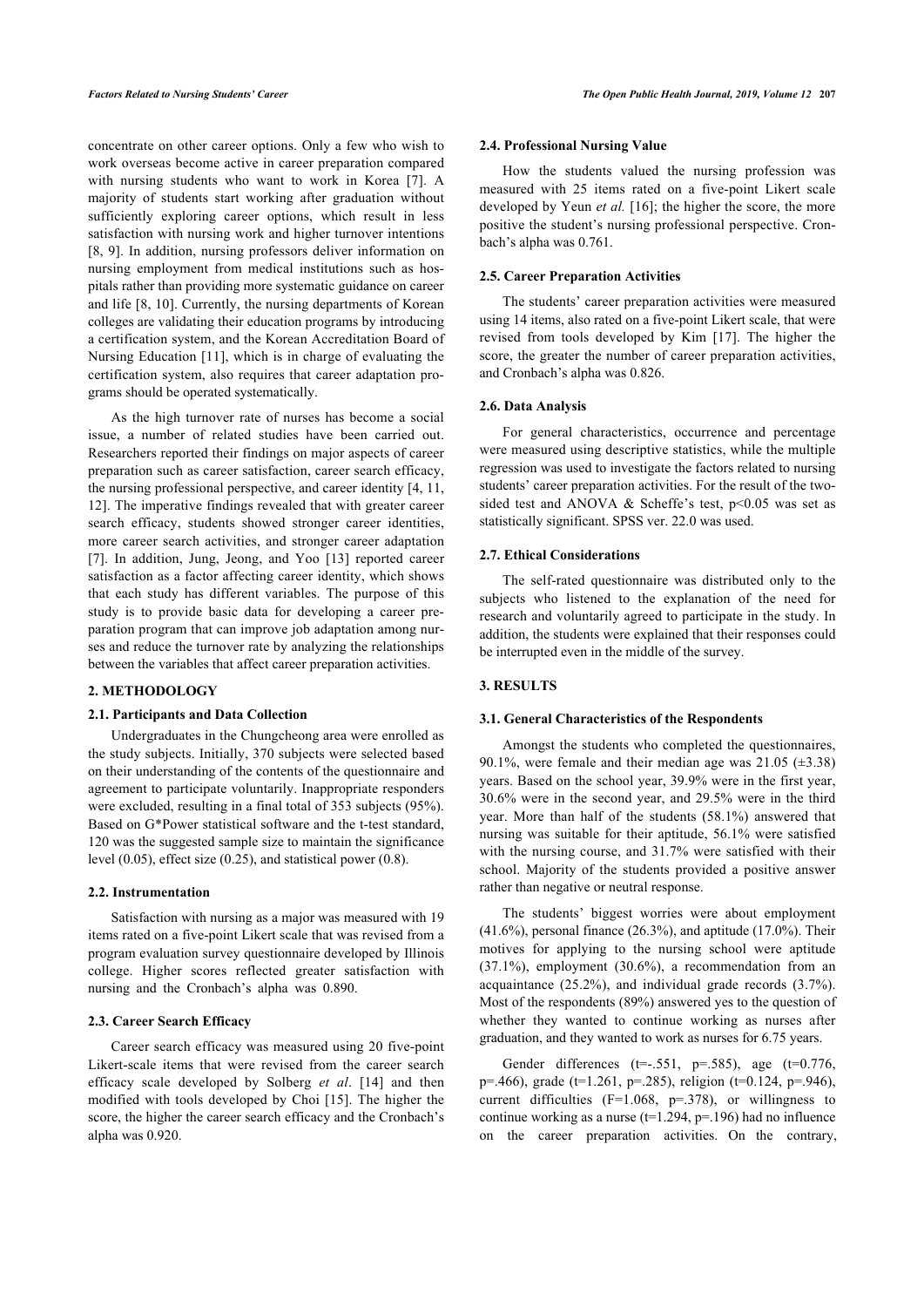| Table 1. General characteristics of the respondents. |  |  |  |  |  |  |  |  |  |  |
|------------------------------------------------------|--|--|--|--|--|--|--|--|--|--|
|------------------------------------------------------|--|--|--|--|--|--|--|--|--|--|

|                                                       | <b>Classifications</b>                  |          | CPA <sup>1</sup>       | t/F         |        | <b>Scheffe's Test</b>   |
|-------------------------------------------------------|-----------------------------------------|----------|------------------------|-------------|--------|-------------------------|
| Categories                                            |                                         | $N(\%)$  | Mean(S.D)              |             | p      |                         |
| Sex                                                   | Male                                    | 35(9.9)  | 2.86(0.72)             | $-0.551$    | 0.585  |                         |
|                                                       | Female                                  |          | $318(90.1)$ 2.92(0.54) |             |        |                         |
| Age                                                   | 18-20                                   |          | $205(58.1)$ 2.89(0.55) | 0.776       | 0.466  |                         |
| (years)                                               | $21 - 25$                               |          | $120(34.0)$ 2.93(0.56) |             |        |                         |
|                                                       | $26 - 51$                               | 28(7.9)  | 3.03(0.66)             |             |        |                         |
|                                                       | Mean(S.D)                               |          |                        | 21.05(3.38) |        |                         |
|                                                       | Freshman                                |          | $141(39.9)$ 2.92(0.56) | 1.261       | 0.285  |                         |
| Year                                                  | Sophomore                               |          | $108(30.6)$ 2.86(0.54) |             |        |                         |
|                                                       | Junior                                  |          | $10(29.5)$ 2.98(0.60)  |             |        |                         |
|                                                       | None <sup>A</sup>                       |          | $187(53.0)$ 2.91(0.58) | 0.124       | 0.946  |                         |
|                                                       | Christianity <sup>B</sup>               |          | $104(29.5)$ 2.93(0.56) |             |        |                         |
| Religion                                              | Catholicism                             |          | $37(10.5)$ 2.96(0.56)  |             |        |                         |
|                                                       | Buddhism <sup>D</sup>                   | 25(7.1)  | 2.88(0.47)             |             |        |                         |
|                                                       | Inconsistent <sup>A</sup>               | 24(6.8)  | 2.52(0.59)             | 14.282      | < 0.01 | $A < \overline{C}^{**}$ |
| Aptitude for nursing                                  | Indifferent <sup>B</sup>                |          | $124(35.1)$ 2.80(0.55) |             |        | $B < C^*$               |
|                                                       | Consistent <sup>c</sup>                 |          | 205(58.1) 3.04(0.54)   |             |        |                         |
|                                                       | Unsatisfactory <sup>A</sup>             |          | $37(10.5)$ 2.62(0.60)  | 12.793      | < 0.01 | $A < \overline{C}^*$    |
| Satisfaction with nursing                             | $So$ -so <sup>B</sup>                   |          | $118(33.4)$ 2.81(0.53) |             |        | $B < C^*$               |
|                                                       | Satisfactory <sup>c</sup>               |          | $198(56.1)$ 3.04(0.55) |             |        |                         |
| Current                                               | Aptitude related                        |          | $60(17.0)$ 2.77(0.59)  | 1.068       | 0.378  |                         |
| Difficulties                                          | Economic state                          |          | $93(26.3)$ 2.97(0.52)  |             |        |                         |
|                                                       | Disease in family                       | 6(1.7)   | 2.88(0.71)             |             |        |                         |
|                                                       | The difference of opinion with parents  | 4(1.1)   | 3.05(0.70)             |             |        |                         |
|                                                       | Career related                          |          | 147(41.6) 2.94(0.56)   |             |        |                         |
|                                                       | Other                                   |          | $43(12.2)$ 2.92(0.62)  |             |        |                         |
|                                                       | Unsatisfactory <sup>A</sup>             |          | $80(22.7)$ 2.75(0.55)  | 8.612       | < 0.01 | $A < C^*$               |
| Satisfaction with university                          | $So-so^B$                               |          | $161(45.6)$ 2.89(0.52) |             |        | B < C                   |
|                                                       | Satisfactory <sup>c</sup>               |          | $112(31.7)$ 3.09(0.59) |             |        |                         |
|                                                       | Yes                                     | 57(16.1) | 3.14(0.52)             | 3.24        | 0.001  |                         |
| Certification                                         | None                                    |          | 296(83.9) 2.88(0.56)   |             |        |                         |
|                                                       | Consistent with aptitude <sup>A</sup>   |          | $131(37.1)$ 3.07(0.56) | 4.495       | 0.001  | A > B'                  |
|                                                       | Recommendation from others <sup>B</sup> |          | $89(25.2)$ 2.82(0.53)  |             |        | A > C                   |
| Reason for studying nursing                           | For employment <sup>c</sup>             |          | $108(30.6)$ 2.85(0.52) |             |        | $A>D^*$                 |
|                                                       | Based on SAT score <sup>D</sup>         | 13(3.7)  | 2.60(0.66)             |             |        |                         |
|                                                       | Other <sup>E</sup>                      | 12(3.4)  | 2.98(0.84)             |             |        |                         |
| Intention to continue working                         | Yes                                     |          | $314(89.0)$ 2.93(0.56) | 1.294       | 0.196  |                         |
| as a nurse                                            | No                                      | 39(11.0) | 2.81(0.58)             |             |        |                         |
| Planned length of time to continue working as a nurse |                                         |          |                        |             |        | 6.75(7.35)              |

**Note 1.***p* < 0.05\*, *p* < 0.01\*\*

**Note 2.** †In Levene's homogeneity of variance test,  $p = .016$  is not assumed. All other variables are  $p > .05$  assuming equidistribution

statistically significant differences were observed in aptitude for nursing, satisfaction with nursing, satisfaction with college, relevant qualifications, and motivation for applying to be a nurse. The results indicated that students who answered that their aptitude for nursing was suitably engaged in more career preparation activities compared to students who answered that they were not fit or did not have a nursing inclination, and a

similar pattern was observed in case of students who answered that they were satisfied with their nursing major and university. In addition, students who were motivated by their aptitude for nursing reported more career preparation activities compared to students who chose nursing for other reasons (Table **[1](#page-1-0)**).

# **3.2. PNV, CPA, CSE, and SNM<sup>2</sup> of Nursing Students**

The nursing students' career preparation activities averaged 2.92  $(\pm 0.56)$  out of 5; the value of the nursing profession averaged 3.87 (±0.43), average career satisfaction was 3.76,

<sup>&</sup>lt;sup>1</sup> CPA(Career preparation Activity)

<sup>&</sup>lt;sup>2</sup> PNV(Professional Nursing Value), CPA(Career Preparation Activities), CSE(Career Search Efficacy), SNM(Satisfaction with the Nursing Major)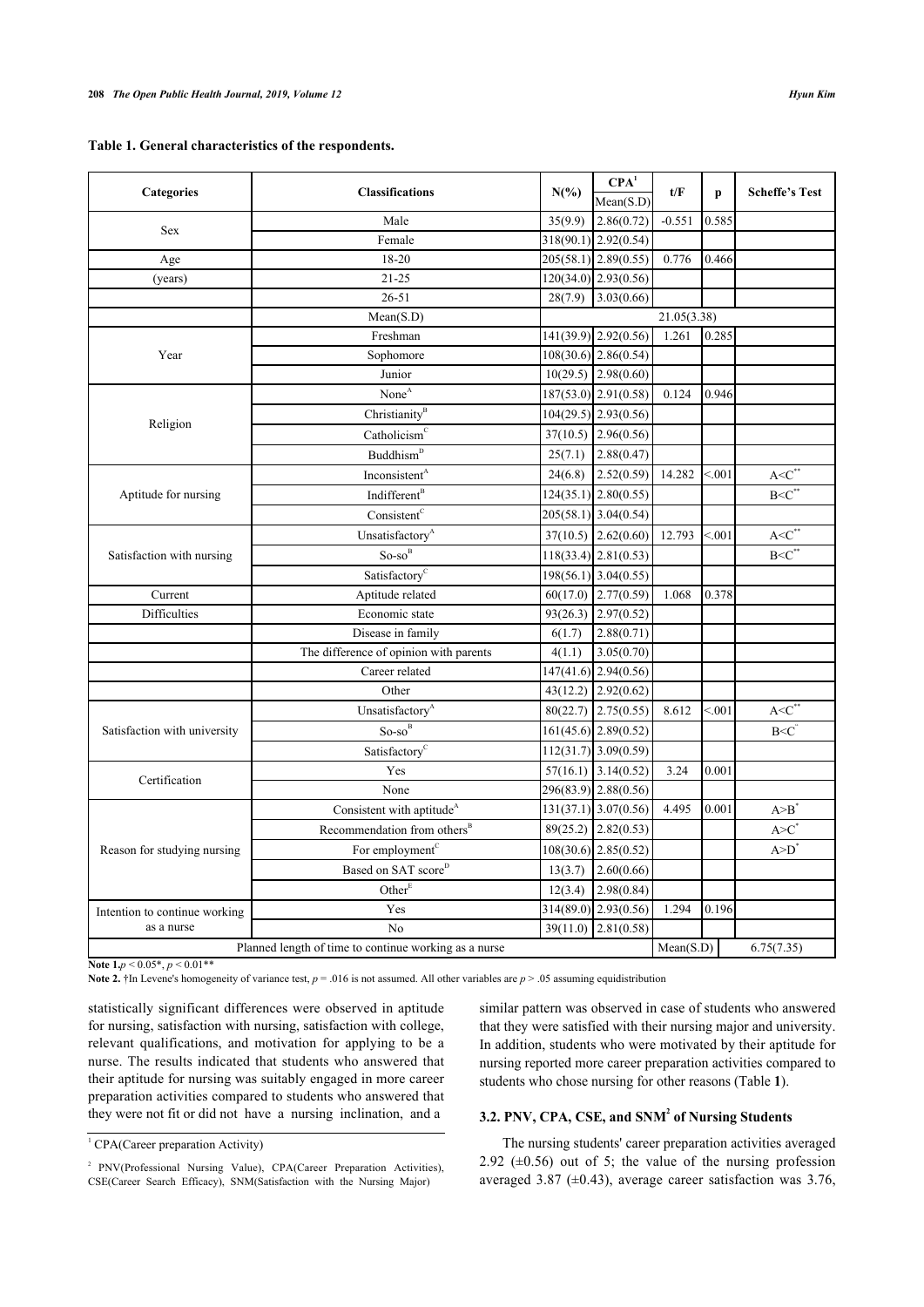and average career search efficacy was 3.41 (±0.49). Professional value and career satisfaction were positively over three neutral points, whereas career preparation activities were slightly below three points. Career search efficacy was higher than the career preparation activities by more than three points, signifying that although students were not preparing for their careers, they were confident in their searching. Some students had strong negative responses for professional value, career search efficacy, and career satisfaction, which were negative in skewness. However, some students had strong positive responses for career preparation activities, which was positive in skewness. The results showed great symmetry because the absolute value was not high. The kurtosis was flat at 3 or less, and the differences between students were not large (Table **[2](#page-3-0)**).

<span id="page-3-0"></span>**Table 2. PNV, CPA, CSE, and SNM of nursing students.**

|            | Mean | S.D  | <b>Skewness</b> | <b>Kurtosis</b> | Max  | Min  |
|------------|------|------|-----------------|-----------------|------|------|
| <b>PNV</b> | 3.87 | 0.43 | $-0.44$         | 1.248           | 2.5  | 4.96 |
| <b>CPA</b> | 2.92 | 0.56 | 0.047           | 0.178           | 1.07 | 4.57 |
| <b>CSE</b> | 3.41 | 0.49 | $-0.174$        | 0.683           | 1.3  |      |
| <b>SNM</b> | 3.76 | 0.43 | $-0.034$        | $-0.421$        | 2.58 |      |

**Note 1.** SNM: satisfaction with a nursing major, CSE: career search efficacy, PNV: professional nursing value, CPA: career preparation activities **Note 2.** Each item was rated on a 5-point Likert scale: 1=Absolutely no, 2=No, 3=So-so, 4=Yes, 5=Absolutely yes.

# **3.3. Factors Related to Career Preparation Activities**

The variables that affected career preparation activities were career search efficacy and career satisfaction; these two explained 21.2% of career preparation activities. The model was significant and the Durbin-Watson result was 1.997, indicating no autocorrelation (Table**3**).

# **4. DISCUSSION**

The subjects of this study included 90.1% female and 10% male students, and their proportions reflected the characteristics of nursing schools in Korea; the students were evenly distributed across all three school years. The students' career satisfaction was 3.76 out of 5, slightly higher than the values reported by Jung *et al.* [\[13](#page-5-0)] (3.56) and Kim and Lee [\[18](#page-5-0)] (3.64). The students' value of the nursing profession was 3.88 out of 5, higher than the average (3.83) reported in the study of Seong, Yeom, and Do [\[19](#page-5-1)], which is similar to the results of this study. Career search efficacy was also above the average reported value. This means that students who are admitted to

#### <span id="page-3-1"></span>**Table 3. Factors related to career preparation activities.**

the Department of Nursing are proud of the job of being a nurse.

In contrast, students in this study rated their career preparation activities as 2.92 points out of 5, contrary to 2.51 reported by Jang [[20\]](#page-5-5) using the same tool. The college nursing students judged their nursing departments to be more than satisfactory, and their value of nursing as a professional career and of nurses was also high. However, there exists a need for a program that presents and guides students in specific types of career preparation activities because the students reported confidence in their career searches but not actual career preparation activities.

The general characteristics of the subjects that influenced their career preparation activities were an aptitude for nursing, satisfaction with nursing, satisfaction with college, possessing related qualifications, the motivation for nursing, and support, and significant differences were observed in career preparation activities. In contrast, gender, age, grade, and religion did not significantly affect career preparation activities in this study. Jirwe and Rudman [[21\]](#page-5-6) reported that students' concerns and interests were high in research on the motivation to study nursing, suggesting that students' autonomous selection of this career would reduce turnover rates. In other words, a variety of career aptitude guides are needed to ensure that students do not choose a nursing school based only on consideration of practical reasons such as high employment opportunities.

In foreign countries, the importance of the career decision is recognized from childhood, and a variety of job opportunities are available. Korea is attempting to make a positive change that will provide students with opportunities to explore their careers and find their aptitude by running a free school system beginning in middle school. These opportunities are desirable as they will allow students to pursue specific career paths through universities. In previous studies in Korea, Go & Kim [\[7\]](#page-4-6) showed differences in career preparation activities based on gender, and Jang[[20\]](#page-5-5) found differences based on grade; thus, repeated research considering different variables is necessary.

The most significant influence on the nursing students' influencing career preparation activities was career satisfaction. A study by Park [\[12\]](#page-4-11) confirmed that university department satisfaction significantly influenced career preparation activities, and Seong *et al.* [[19\]](#page-5-1) found that nursing professional perspective had a significant effect on career preparation acti-

|                                                             |                            |          |          | <b>Confidence Interval</b> |          |       |
|-------------------------------------------------------------|----------------------------|----------|----------|----------------------------|----------|-------|
| (Constant)                                                  |                            | 2.559    | 0.011    | 0.197                      | 1.52     |       |
| Professional Nursing Value                                  | $-0.084$                   | $-1.184$ | 0.238    | $-0.241$                   | 0.06     |       |
| Career Search Efficacy                                      | 0.274                      | 3.514    | 0.001    | 0.143                      | 0.507    |       |
| Satisfaction with Nursing Major                             |                            | 0.266    | 3.248    | 0.001                      | 0.134    | 0.548 |
|                                                             | Recommendation from others | $-0.01$  | $-0.154$ | 0.878                      | $-0.146$ | 0.125 |
| Reason for studying nursing                                 | Based on SAT score         | $-0.067$ | $-1.042$ | 0.299                      | $-0.426$ | 0.131 |
| $F=10.988 \text{ p}$ < 0.001, R2=0.212, Durbin-Watson=1.997 |                            |          |          |                            |          |       |

**Note 1.** †Reason for studying nursing was compared with "consistent with aptitude."

**Note 2.** SAT: scholastic ability test.

The Durbin-Watson test result of 1.997 indicated no autocorrelation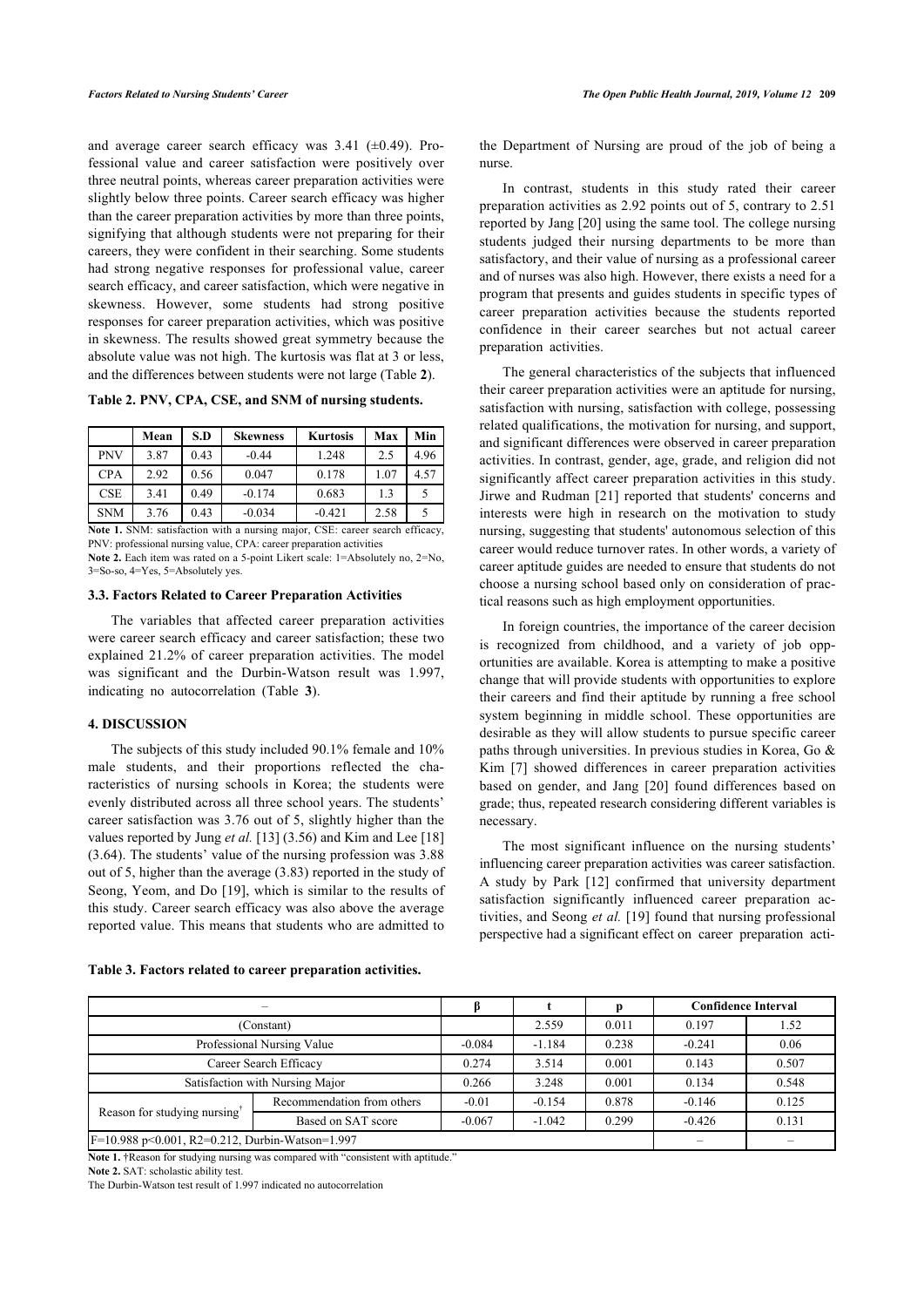vities, similar to the results of this study. It can be interpreted that university students who are satisfied with nursing and have a sense of efficacy in their career searches are good at career preparation activities. Therefore, it is necessary to prepare career guidance plans. Therefore, in addition to theoretical knowledge, students need specific guidance and guidance to actually act.

If high school is an important phase of life to choose a field that suits one's aptitude, then college is the real time to design one's life and prepare for that field as a career and a profession. Therefore, prior to graduation, it is necessary to guide nursing students in preparing roadmaps for their future career paths and view their careers from a long-term perspective. Park[[22](#page-5-7)] proposed a discipline-based career course to reduce occupational barriers and improve occupational readiness and job search efficacy. To overcome obstacles, student-tailored programs need to be actively researched and applied. Currently, nursing colleges in Korea are required to offer follow-up services after graduation along with employment guidance and preparation for the national examination, and provision of these services is evaluated as an item for nursing school certification. In accordance with these changes, each school and department needs to plan a career preparation action program in order to find a strategy to overcome the obstacles of career preparation through a diagnostic process.

# <span id="page-4-1"></span><span id="page-4-0"></span>**CONCLUSION**

<span id="page-4-2"></span>The present study is a descriptive correlation study on the effects of college nursing students' career satisfaction, career search efficacy, and nursing professional perspective on the students' career preparation activities. Data were collected from 505 nursing students using structured questionnaires from  $19<sup>th</sup>$  to  $26<sup>th</sup>$  November 2015.

<span id="page-4-4"></span><span id="page-4-3"></span>The study results are summarized as follows: There were statistically significant differences in career preparation activities based on self-reported career aptitude, satisfaction with nursing school, university life satisfaction, and motivation to study nursing. The variables that affected the students' career preparation activities were found to be career satisfaction and career search efficacy. Based on the results of this study, the following suggestions are made.

<span id="page-4-6"></span><span id="page-4-5"></span>Firstly, because the motivation to choose nursing and satisfaction with the nursing school were found to be the factors that affected career preparation activities, it is necessary that middle and high school education policies should introduce nursing with reference to career search programs that will suit the aptitude and interest of students.

<span id="page-4-8"></span><span id="page-4-7"></span>Secondly, because nursing students' career satisfaction, professional perspective, and career search efficacy were above the average, and career satisfaction and career search efficacy were significant explanatory variables in career preparation activities, it is necessary to develop customized programs to identify the obstacles confronted by students in career preparation activities and strategies to overcome them.

# <span id="page-4-11"></span><span id="page-4-10"></span><span id="page-4-9"></span>**ETHICS APPROVAL AND CONSENT TO PARTICIPATE**

Not applicable.

# **HUMAN AND ANIMAL RIGHTS**

No animals/humans were used for studies that are the basis of this research.

# **CONSENT FOR PUBLICATION**

Informed consent was obtained from all the participants prior to data collection.

# **AVAILABILITY OF DATA AND MATERIALS**

The author confirms that the data supporting the findings of this research are available within the article and its supplementary materials.

#### **FUNDING**

None.

# **CONFLICT OF INTEREST**

The authors declare no conflict of interest, financial or otherwise.

# **ACKNOWLEDGEMENTS**

Declared none.

#### **REFERENCES**

- [1] Korea Educational Development Institute. Employment statistics data service, Retrived Dec, 31, 2015 from the Korean educational development institute Web site:<https://www.kedi.re.kr>
- [2] Hospital Nurses Association. Survey on the Actual Condition of Manpower in Small and Medium-sized Enterprises: Number of Turnover by Personnel and Turnover Rate, 2014. Retrived Sep, 31, 2016 from Web site:<http://www.kostat.go.kr>
- [3] Kovner CT, Brewer CS, Fairchild S, Poornima S, Kim H, Djukic M. Newly licensed RNs' characteristics, work attitudes, and intentions to work. Am J Nurs 2007; 107(9): 58-70. [\[http://dx.doi.org/10.1097/01.NAJ.0000287512.31006.66](http://dx.doi.org/10.1097/01.NAJ.0000287512.31006.66)] [PMID: [177](http://www.ncbi.nlm.nih.gov/pubmed/177%2021152) [21152](http://www.ncbi.nlm.nih.gov/pubmed/177%2021152)]
- [4] Moon IO, Lee GW. The effect of satisfaction in major and career search efficacy on career search behavior in nursing students. J Korean Acad Soc Nurs Educ 2010; 16(1): 83-91.

[\[http://dx.doi.org/10.5977/JKASNE.2010.16.1.083\]](http://dx.doi.org/10.5977/JKASNE.2010.16.1.083)

- [5] Lee GK, Kim GH, Kim BH. Study on career decision level and career preparation behavior of Korean university students. Korean Psychological Association 1997; 1: 541-52.
- [6] Lee SG, Lee JK. The difference of employment preparation behavior and degree of satisfaction in the first job of Korean university student, depending on employment goal. Journal of Career Education Research 2008; 21(3): 1-25.

[\[http://dx.doi.org/10.32341/JCER.2018.09.31.3.1](http://dx.doi.org/10.32341/JCER.2018.09.31.3.1)]

[7] Ko YJ, Kim IK. The relationship between professional nursing values and career preparation behaviors of nursing students. J Korean Acad Soc Nurs Educ 2011; 17(1): 62-71.

[\[http://dx.doi.org/10.5977/JKASNE.2011.17.1.062\]](http://dx.doi.org/10.5977/JKASNE.2011.17.1.062)

- [8] Lee ES. Impact of life stress on depression, subjective well-being and psychological well-being in nursing students' mediation effects of coping. J Korea Acad-Ind Co Soc 2017; 18(1): 55-65.
- [9] Kim JH, Park SA. The relationship between coping strategies and a nursing organizational effectiveness in staff nurses J Korean Acad Nurs Adm, 2002;8(1):97-105. [dissertation]. Sungkyunkwan University: The influence of college students' major satisfaction and flow experience on career decision efficacy and career attitude Kim HJ. 2006.
- [10] Kim YH, Kwon YC. The effect self-esteem, major satisfaction and career identity on nurse image, in nursing students perceive. Journal of Digital Convergence 2018; 16(2): 215-24.
- [11] Korean Accreditation Board of Nursing Education[KABONE], 2015). Retrived Oct, 1, 2016 from Web site: <https://www.kabone.re.kr>
- [12] Cho HH, Kim NH. Relationships Among nursing professionalism,